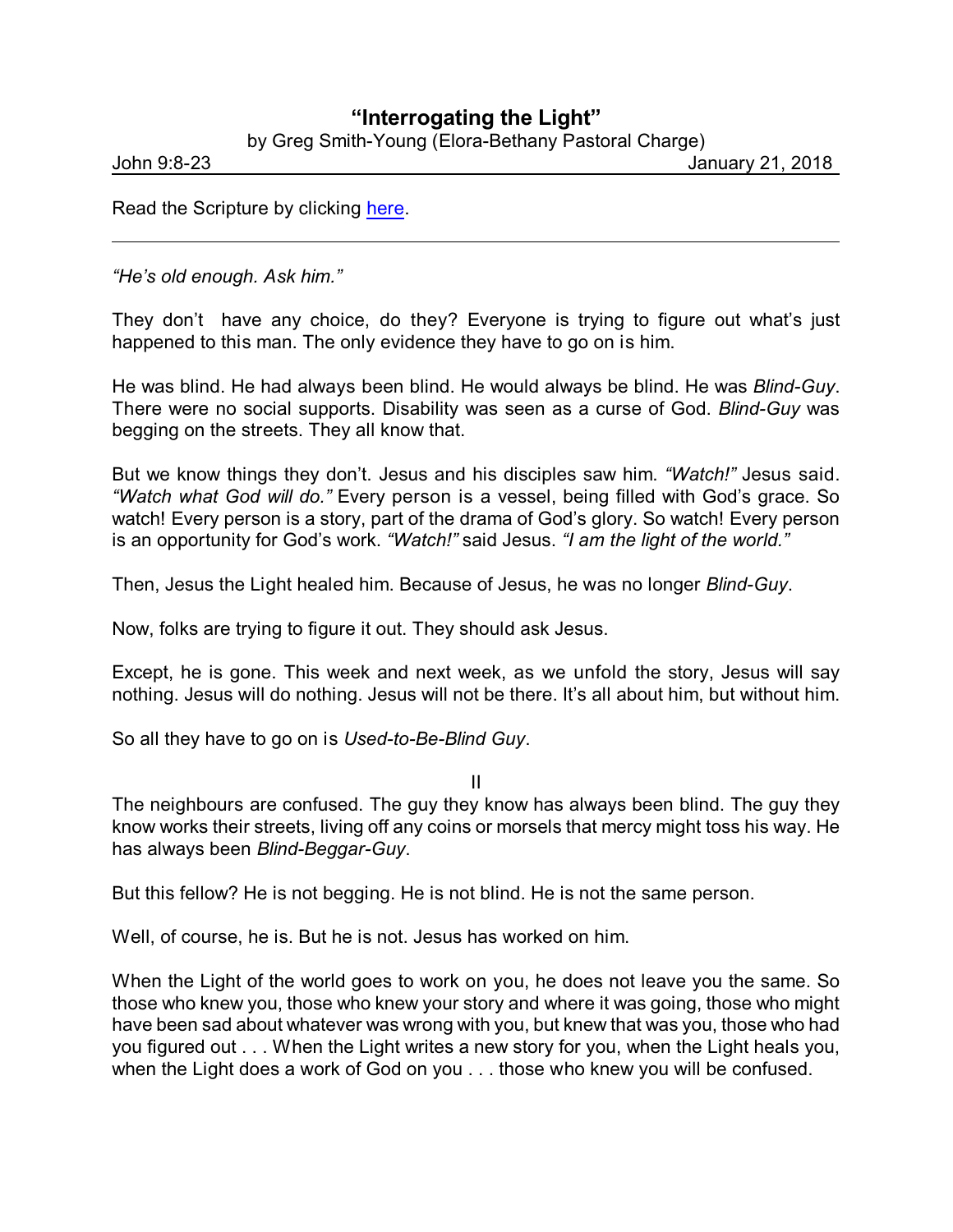Jesus has profoundly changed you. Though they'll see it, they might be in the dark. *"How were your eyes opened?"* they might ask (or whatever it was that he did).

What do you say?

III

The neighbours are confused, so they take him to some Pharisees. Let's call them "Ministers."

Ministers are serious. They are serious about God. They are serious about God's ways. They are serious about living as God's people. I must say, those are worth being serious about. Some Ministers are also serious about making sure everyone else is as serious as they are. And they are seriously concerned when anyone seems to undermine that.

I love how the telling of this story unfolds. They neighbours bring *Used-to-Be-Blind Guy* to these Ministers. Oh, and by the way — the Gospel-writer John throws in now — Jesus healed him on a Sabbath.

Oh, Oh! That's serious!

As usual, the Ministers do not agree. Some work it out this way.

- 1) The Sabbath is a ceasing from work. It's God's gift and God's command.
- 2) Someone who breaks the Sabbath by doing work is not from God.
- 3) Jesus has done work on the Sabbath.
- 4) So Jesus is not from God.

But others Ministers work it out differently

- 1) Healing is God's gift, a work of God.
- 2) Someone who heals is from God.
- 3) Jesus has healed this man born blind.
- and so
- 4) Jesus is from God.

The Ministers are divided.

You might find that when the Light of the world goes to work on you, folks will be divided. Some will clearly see the hand of God at work. Others will see reasons why it is not God. And it might be those most serious about God who have the hardest time seeing it.

Jesus has profoundly changed you. Though they'll see it, they might be in the dark. *"What do you say about him?"* they might ask.

What do you say?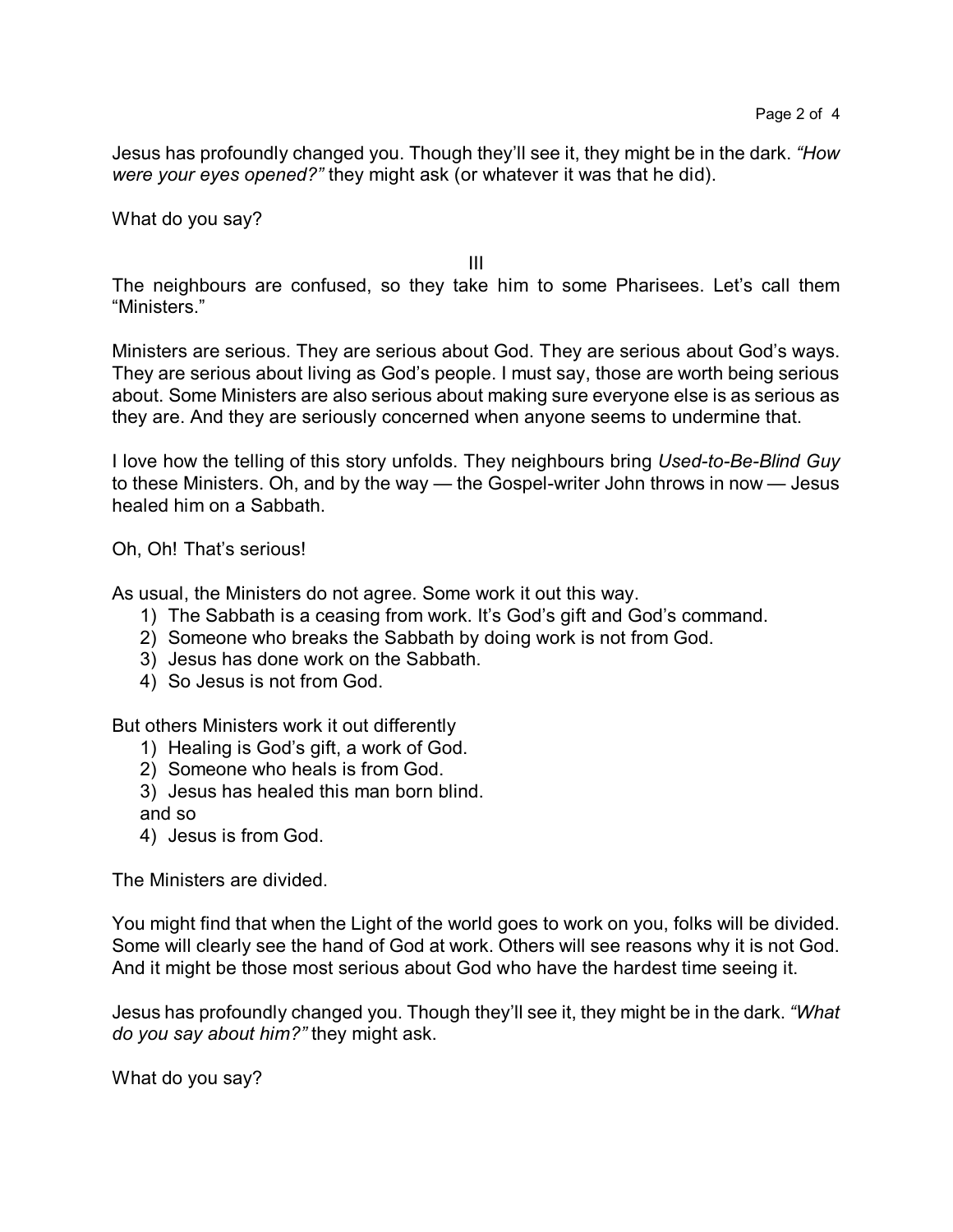IV

Neighbours are confused and Ministers divided. So they call for the man's parents.

How well do his folks know him? Are they part of his life? I imagine there's a story between them, and I imagine it's not been a good one. After all, he had been begging on the streets. Still, Mom and Dad are brought in for questioning.

*Is this your son?*

*Yes.*

*Was he born blind?*

*Yes.*

*Are you sure?*

*Yes.*

*Then how can he see now?*

*We don't know. Ask him.*

They are frightened, we're told. Apparently hostility has been rising against Jesus. Those who identify with him are facing serious consequences. Being thrown out of the synagogue did not simply free up your Saturdays. It was a community-wide shunning.<sup>1</sup> Rather than say too much then — And, really, what light can the parents shed on this? They are as much in the dark as everyone else! — they turn the attention back on their *Used-to-Be-Blind Son.*

You might find that when the Light of the world goes to work on you, your family can be the most fearful. Long-time relationships might be strained. You might experience painful consequences.

Jesus has profoundly changed you. Though they'll see it, they might be in the dark. *"Ask her! Ask him!"* they might say.

What do you say?

See N. T. Wright, John for Everyone, Part 1 (Louisville: Westminster John Knox, 2004), 138. Many scholars argue that the Gospel's comment about synagogue expulsion better fit the time when the Gospel was written, likely in the late 1<sup>st</sup> century. For good discussions of this question, see F. F. Bruce, The Gospel and Epistles of John (Grand Rapids: Eerdmans, 1983), 215f and Frederick Dale Bruner, The Gospel of John, A Commentary (Grand Rapids: Eerdmans, 2012), 586ff.